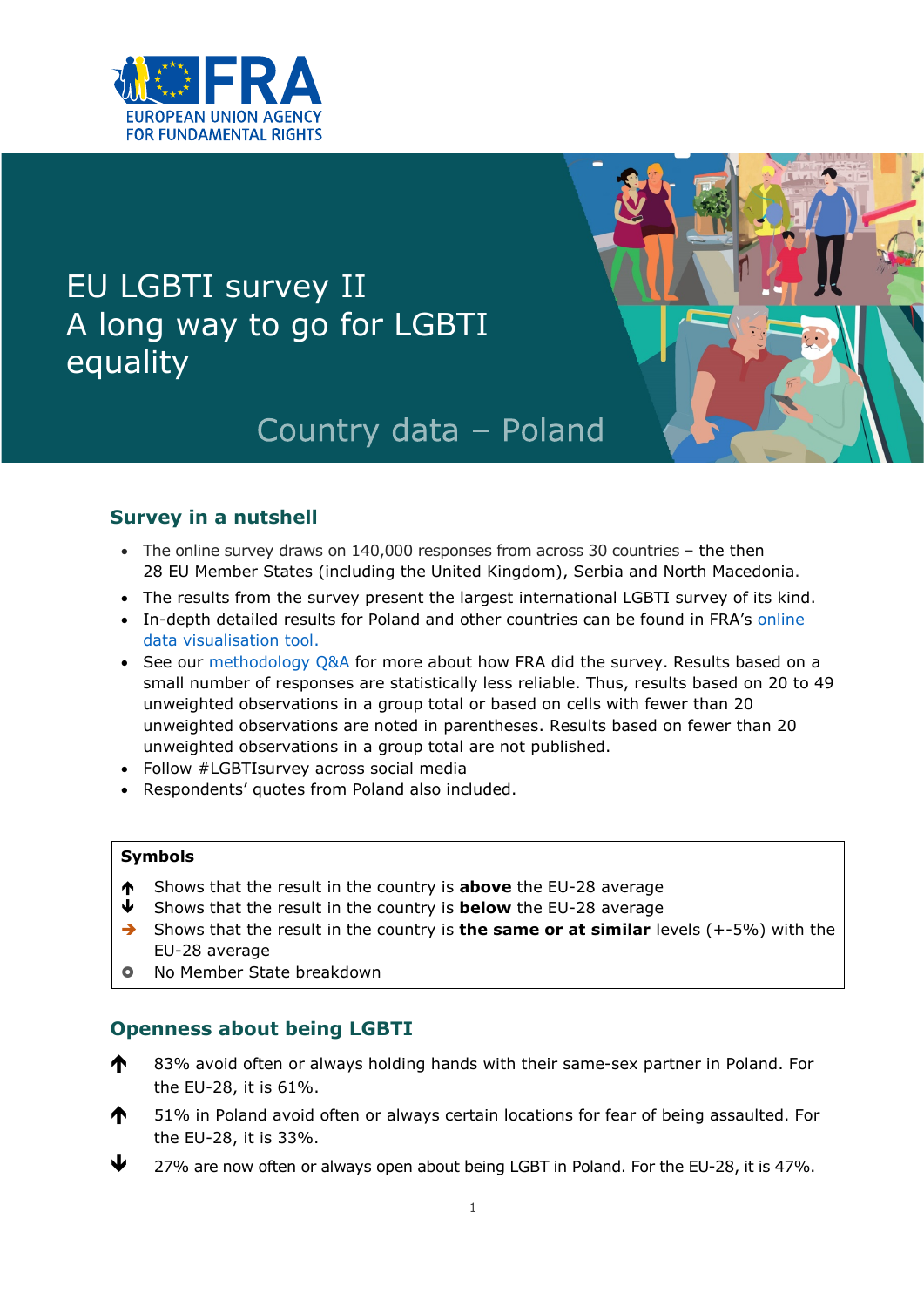

### **Discrimination**

- 26% felt discriminated against at work in the year before the survey in Poland. For the EU-28, it is 21%.
- Discrimination affects many areas of life, such as going to a café, restaurant, hospital or to a shop. Overall, in Poland in 2019 47% felt discriminated against in at least one area of life in the year before the survey. For the EU-28, it was 42%.

#### **Harassment & violence**

- $\bigwedge$  42% in Poland say they were harassed the year before the survey. The EU-28 is 38%.
- $\bullet$  1 in 5 trans and intersex people were physically or sexually attacked in the five years before the survey, double that of other LGBTI groups.
- $\rightarrow$  15% in Poland had been attacked in the 5 years before the survey. The EU-28 is 11%.

#### **Reporting of hate-motivated violence and discrimination**

- $\bigvee$  12% went to the police in Poland to report physical or sexual attacks. It is 14% across the EU-28.
- 8% reported their discrimination experiences to an equality body or another organisation in Poland. For the EU-28, it is 11%.

### **Intolerance and prejudice**

- $\bigvee$  19% in Poland say that LGBTI prejudice and intolerance has dropped in their country in the last five years. It is 40% across the EU-28.
- 68% in Poland say that prejudice and intolerance have risen. This is 36% for the EU-28.
- $\bigvee$  4% in Poland believe their national government effectively combats prejudice and intolerance against LGBTI people. For the EU-28 it is 33%.

### **Schooling**

*"I believe that it is urgent to introduce sexuality education in Poland, not only in the context of LGBTQ+. Constant hiding of orientation torments me, although it is not the biggest problem in my life. I would like to freely arrange dates with girls, not to be reluctant to hold hands in a park or in the city, at a romantic dinner in a restaurant, hotel etc. I just want to live naturally and freely, just like every human being." (Poland, Lesbian woman, 17)*

*"The biggest problem is people's ignorance and lack of sexual education at school. The church tells young people who are just discovering (mostly) their sexual identity, that what they do is a sin. A very young man who (in my youth) has no access to the internet or other source of information is lost in what he feels. He begins to think that he is doing something wrong. He begins to fight what is really healthy and normal. Doctors, despite the clear information that homosexuality is NOT a mental illness, still do not accept it 100%" (Poland, Bisexual man, 22)*